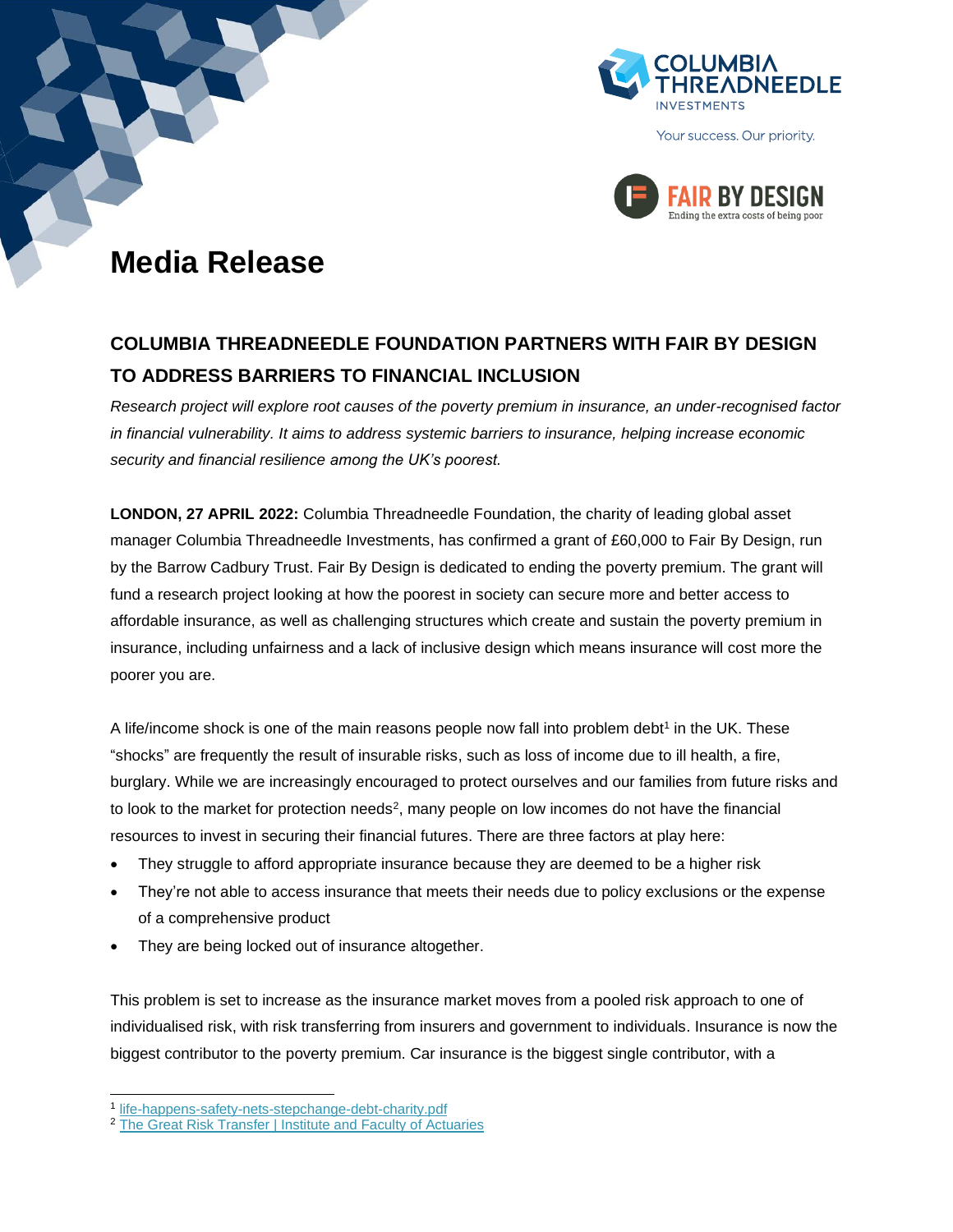"geographic penalty" of £300 per annum for people in deprived areas. Additional charges for paying monthly instead of annually can mean an extra £160 per year, making a poverty premium of nearly £500<sup>3</sup>.

This project will initially focus on car and household insurance and will include new research into the experience of people in the UK who are uninsurable as well as those priced out of the market or foregoing other essentials to pay for insurance. It will engage relevant stakeholders and industry experts and aim to find solutions matched to the political, regulatory and business landscape.

It will utilise funds from the Threadneedle UK Social Bond Fund, which contributes a share of its annual management fee to Columbia Threadneedle Foundation.

**Alison Jefferis, Chair of Columbia Threadneedle Foundation said**: We're very pleased to be funding this important work, which will contribute to the Foundation's aim of improving individual lives while also driving fundamental social change – in this case universal access to affordable financial services that support decent standards of living. This is our first major project funded by proceeds from the Threadneedle UK Social Bond Fund, reflecting the ethos of the fund as well as Columbia Threadneedle's broader desire to have a positive social impact in the UK."

**Martin Coppack, Director of Fair By Design said:** "We are all now encouraged to look to the market to protect ourselves and our families from the inevitable ups and downs of life. But what happens if you can't move to a different postcode - one seen as less risky by insurers? What happens if you have had cancer or another illness in the past and are seen as a higher risk? We know that a life or income shock is one of the biggest reasons people get into debt, yet those who can least afford a shock to their finances are being priced out or left out.

"As companies become more able to individually price risk and move away from more mutual forms of pricing we are being left with a two-tier market – one that works for the healthiest and wealthiest in society. The poverty premium means that households often go without insurance, and they often have to resort to other more costly ways to protect themselves such as expensive credit.

"To level up our communities, regulators, policymakers and industry need to work together to make sure people on low incomes can access the protection they need at a price they can afford."

- ENDS –

<sup>&</sup>lt;sup>3</sup> [The poverty premium: A customer perspective –](https://fairbydesign.com/poverty-premium-research-turn2us/) Fair By Design